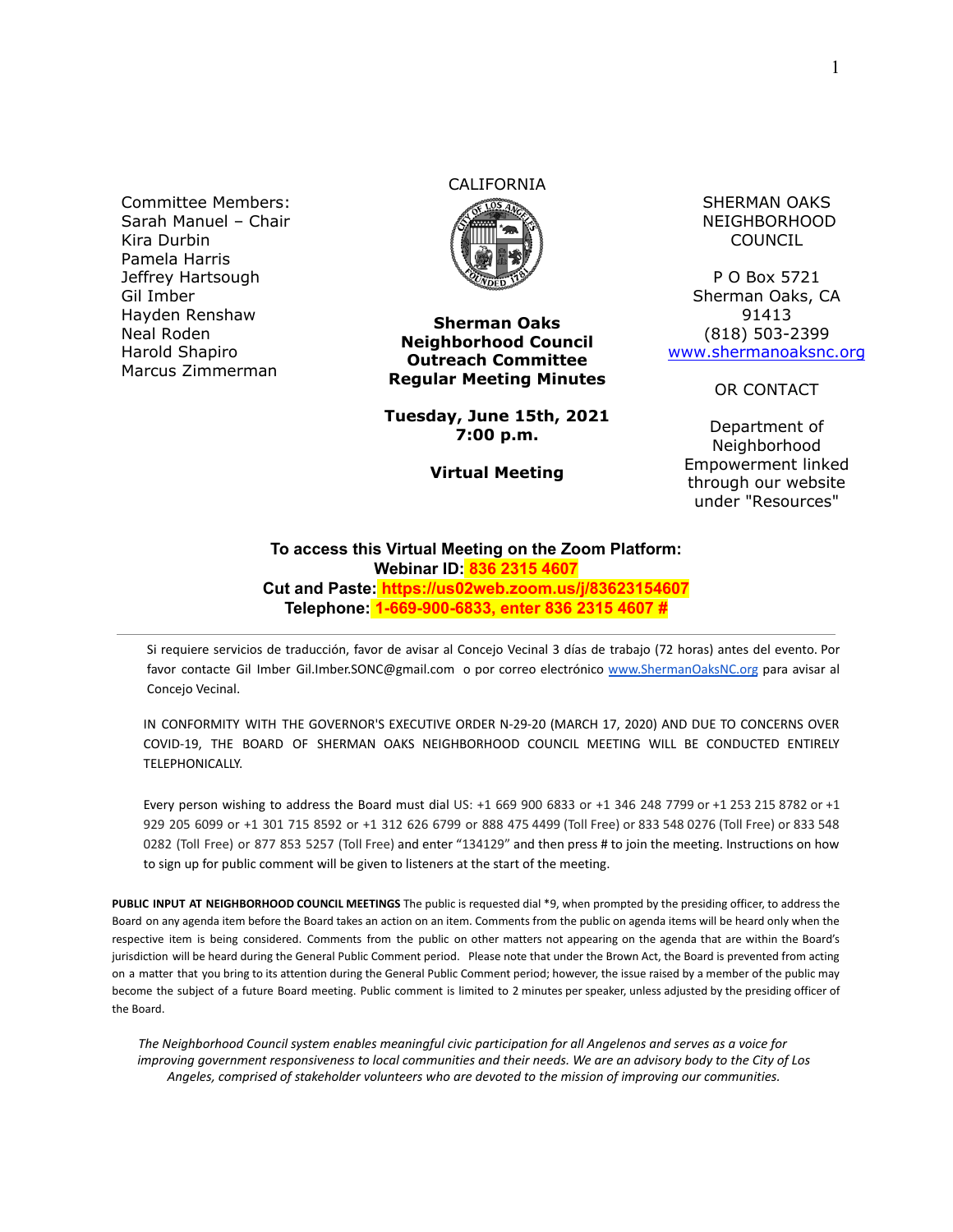### **AGENDA**

- **1. Call to Order and Welcome** Chair, Sarah Manuel*, meeting was commenced by Chair, Sarah Manuel at 7:04pm*
- **2. Roll Call and Introductions** Chair, Sarah Manuel, Committee Member, Gil Imber *Roll call was conducted by Chair, Sarah Manuel. Present: Kira Durbin, Pamela Harris, Jeffrey Hartsough, Hayden Renshaw, Neal Roden, Harold Shapiro, Sarah Manuel. Absent: Gil Imber, Marcus Zimmerman. We had a quorum of 7.*
- **3. Administrative Motions: ACTION ITEM. ROLL CALL VOTE REQUIRED.** A. Approval of Prior Meeting Minutes
	- i. May 18th, 2021 Regular Meeting Minutes --

**ACTION ITEM. ROLL CALL VOTE REQUIRED.**

*A motion was presented and approved by Pamela Harris and Seconded by Neal Roden in approval for the regular Outreach Meetings Minutes on May 18th, 2021. Roll Call Vote was conducted by Chair, Sarah Manuel. Approvals:Kira Durbin, Pamela Harris, Jeffrey Hartsough, Hayden Renshaw, Harold Shapiro, Sarah Manuel. Disapprovals: 0. Absences: Gil Imber, Marcus Zimmerman. Abstentions: 0. The motion passes with 7 approvals. Neal Roden name was missing for approval. (Modified 8/9/2021 at 12:27pm)*

**4. Chair's Report: 3 minutes,** Sarah Manuel

*A report was given by Chair, Sarah Manuel.*

## **5. Project Updates & Discussion (20 minutes)** *Please see supporting documentation.*

- *1 minute Public Comment for each sub-agendized item.*
- A. Neighbor Assistance Program Marcus Zimmerman
- B. Working Group Kira Durbin, Pamela Harris
- C. Webcorner Update Harold Shapiro -
- D. Website Gil Imber
- E. Newsletter The Ziff Flyer & Social Media Platform Metrics Sarah Manuel
- F. SONC Election 2021 Sarah Manuel

*A discussion was held and no public comments were shared with each sub-agendized item.*

**6. Public Official Comment: 2 minutes each** *Comments by public officials We had one public official gave a comment.*

# **7. Public Comment**: **2 minutes each** *Comments by the public on non-agenda items*

*within the SONC Outreach Committee's jurisdiction.*

*We had a few public comments given.*

## **8. Street Clean Up Discussion**

*A discussion was held regarding this topic.*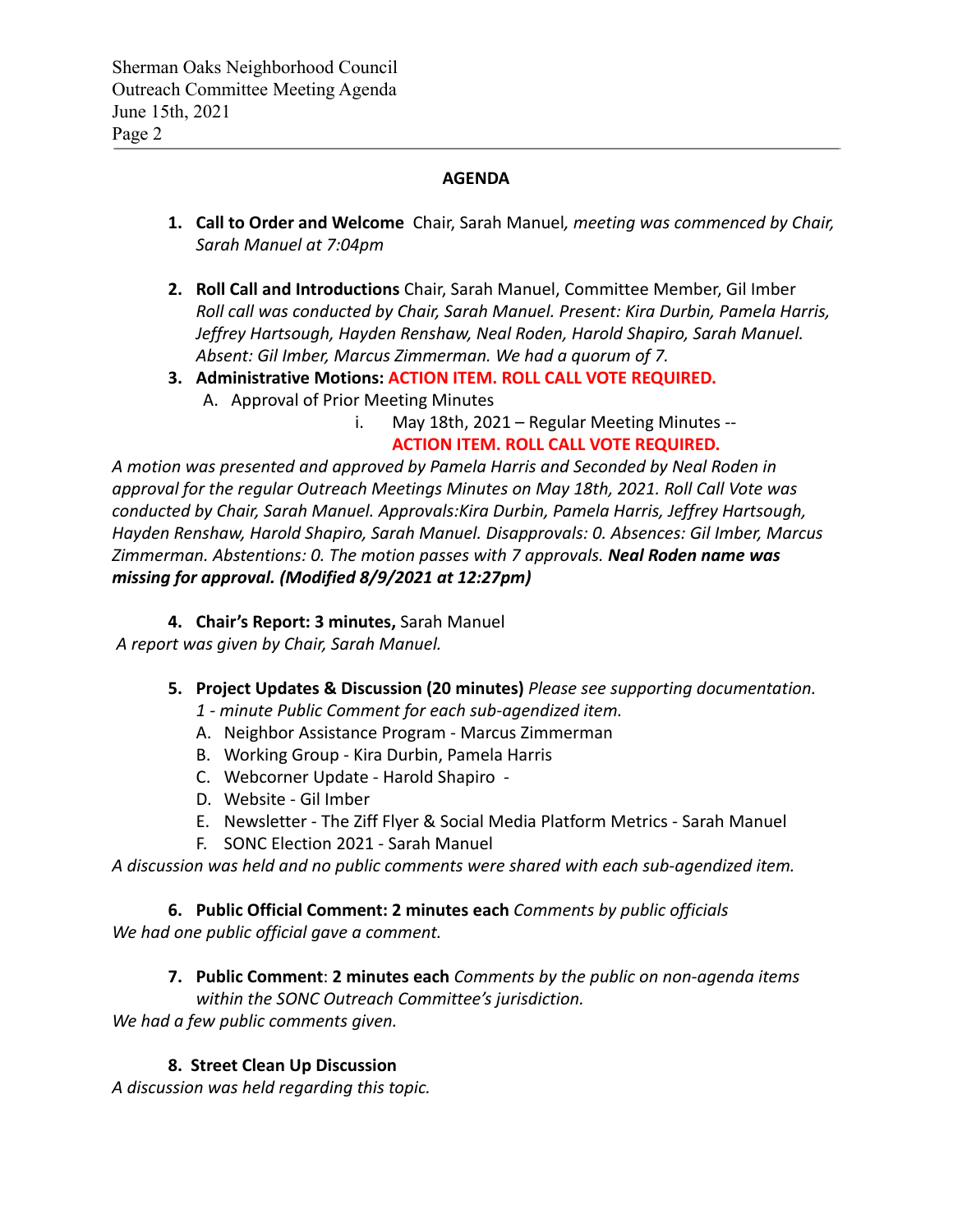**9. Virtual Movie Series Discussion and Schedule (10 minutes)** *A discussion was held regarding this topic.*

### **10. Discussion of presenting an amendment to SONC's Bylaws RE: submitting supporting documentation within the agenda.**

*This item was deferred to the next meeting and will be prioritized to the top.*

#### **11. Branding Kit Discussion and Development of Mailing Lists - Assign a project lead, Sarah Manuel**

*This item was deferred to the next meeting and will be prioritized to the top.*

**12. New Business** – Introduction topics for consideration of the Outreach Committee at future meetings: (**5 minutes)** *Public Comment for each sub-agendized item.*

- A. Other items for consideration for next Agenda(s)
- B. Back to School Drive in the Fall
- C. Painting in the Park
- **13. Announcements** on items within the SONC Outreach Committee's jurisdiction **The Valley of Change - 2nd Saturday of the Month, Next one was July 10th- Helping Friends in Need Next Outreach Meeting, July 20th, 2021, 7pm Outreach will be going dark in August -- no meeting in August NHIFP is seeking volunteers, Email Barbara @ bjavitz@gmail.com LA Works is always looking for Volunteers**

*Announcements were made.*

**14. Adjourn ,** *meeting was adjourned by Chair, Sarah Manuel at 9:01pm*

*The minutes have been submitted by Chair, Sarah Manuel, 6/16/2021 @ 3:15pm and then resubmitted on 7/16/2021 @ 1:43p to correct start time error. 8/9/2021 @ 12:37pm to add Committee Member listed on 3a.*

**THE AMERICAN WITH DISABILITIES ACT** As a covered entity under Title II of the Americans with Disabilities Act, the City of Los Angeles does not discriminate on the basis of disability and upon request will provide reasonable accommodation to ensure equal access to its programs, services, and activities. Sign language interpreters, assisted listening devices, or other auxiliary aids and/or services may be provided upon request. To ensure availability of services, please make your request at least 3 business days (72 hours) prior to the meeting by contacting the Department of